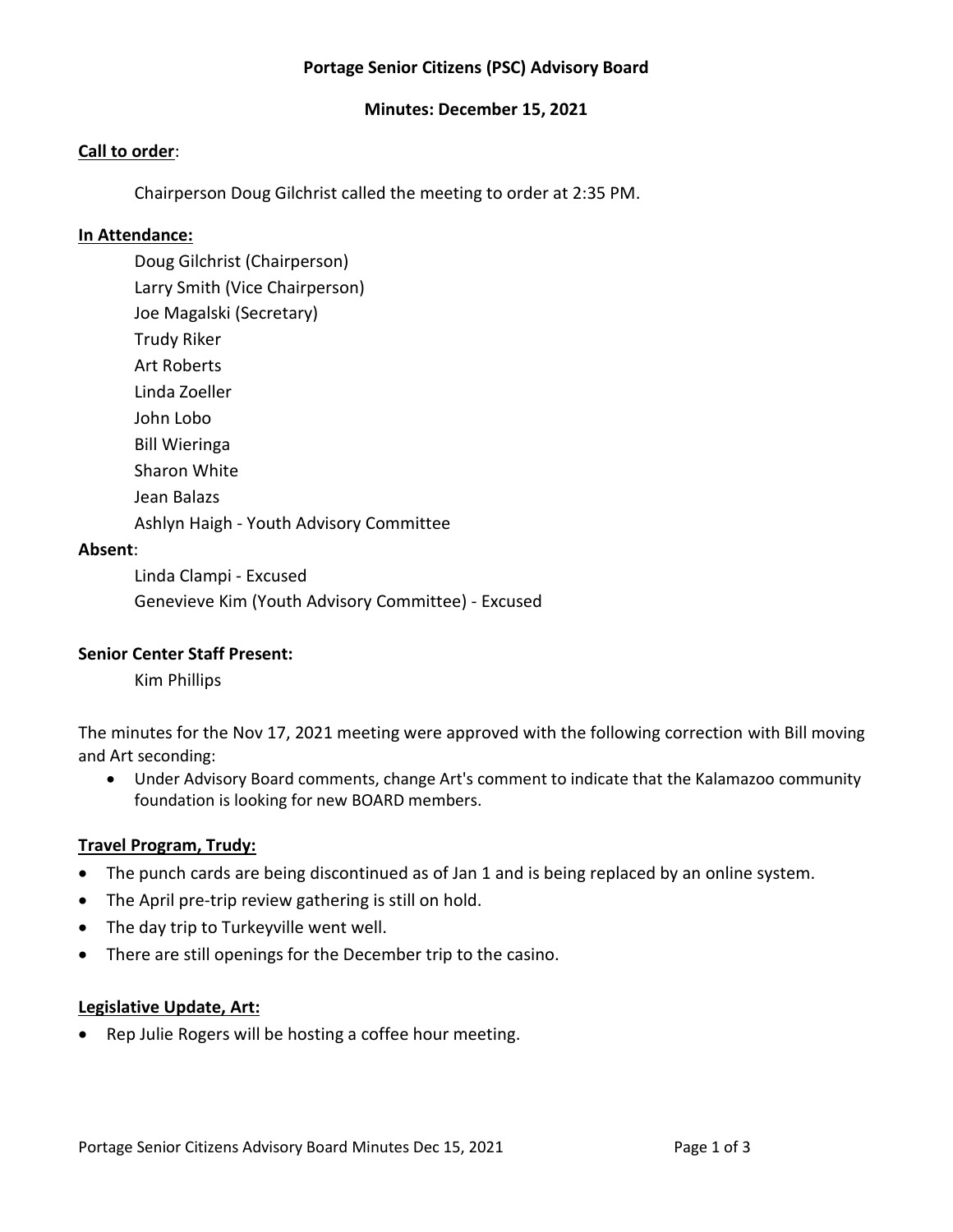### **Friends of PSC Board Update, Trudy:**

- They haven't met yet in December.
- In January, their meeting will include a retreat.
- The fall appeal communication was sent out, the goal is \$10,000 and it is going well.
- They are looking for new board members.

### **Youth Advisory Board, Ashlyn:**

• They are working on holiday baskets for those in need.

### **Managers Report, Kim:**

- The needlers group collected mittens and gloves and then passed out over 2,000 items.
- United Health Care is in the process getting approval so it's members can receive Portage Senior Center members for free (as part of their health care).
- The PSC is looking into a culinary program partnership with KVCC.
- The Monthly Operations Report for November was provided.
- A "fitness sampler" event took place where members could learn more about the fitness classes offered. It went well with about 40 people attending.
- As part of the Accreditation program, improvements that were suggested are being evaluated.
- The PSC is looking into taking on more of a leadership role with the Kalamazoo Area on Agency programs like the holiday baskets.

# **Old Business, Kim:**

- Update on current status of Senior Center
	- o The library has opened up some parking spaces for the Senior Center to use while their construction continues.
- PSC Construction Update
	- o Construction continues to go well on the new building.
	- o The contractor continue to experience supply chain issues but "spring" is still the completion date.
	- o The PSC is starting to discuss the grand opening and ribbon cutting.
	- o Kim will be providing a tour this Friday to Sean McCann, Charles Zhang, and some others from the city of Portage.
	- $\circ$  The fundraising goal has been met but donations are still being accepted.
	- $\circ$  Kim mentioned that the outside lighting will be LED and the colors can be changed via a computer program.

# **New Business:**

• PSC Fee Increases.